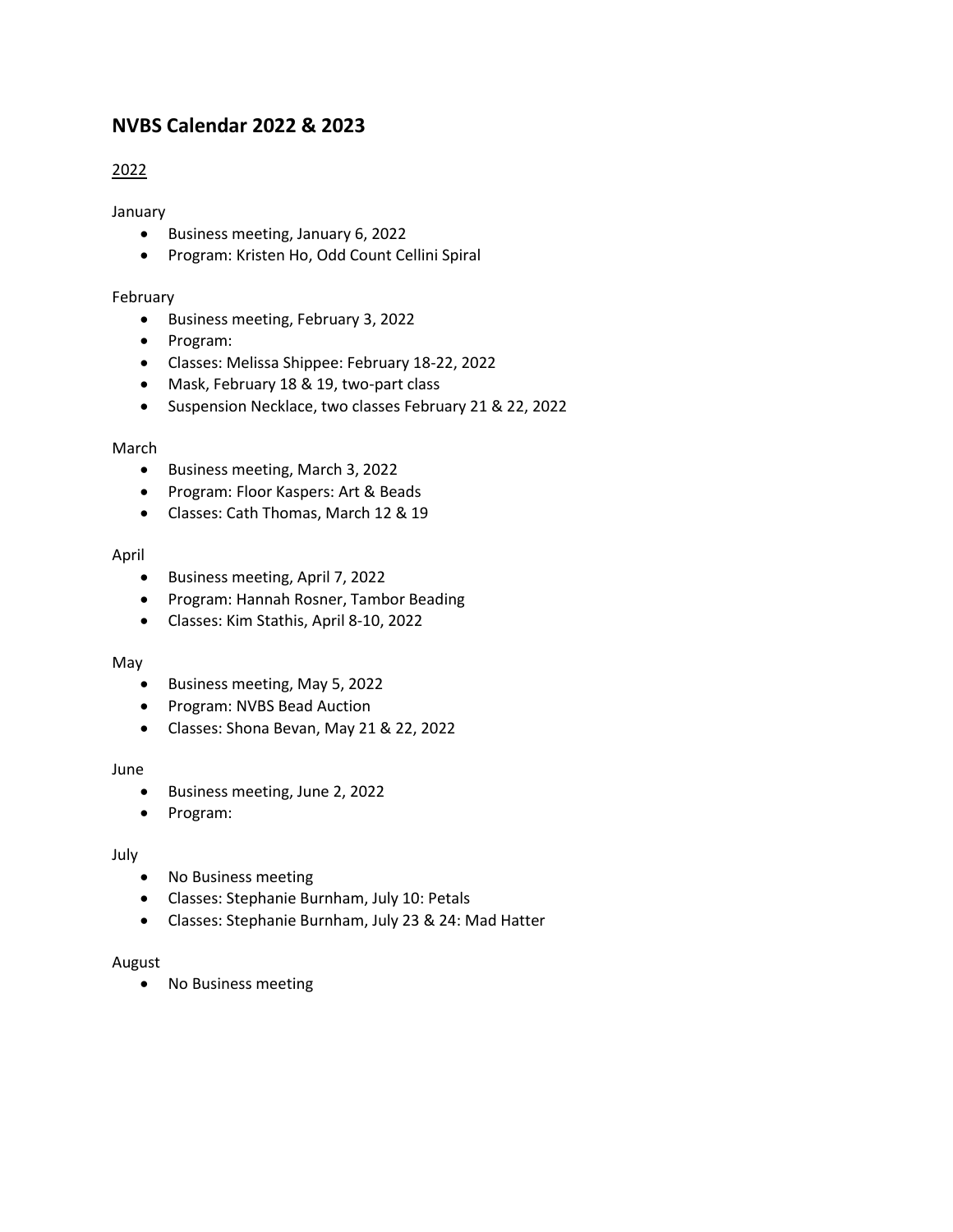Classes: Cath Thomas, Fall, Octopus date TBD

# September

- Business meeting, September 8, 2022
- Program: Lori & Kathy Luli, bead along ornament
- Vice-President and Treasurer are up for election

#### October

- Business meeting, October 6, 2022
- Program:
- Nominations for Vice-President and Treasurer

#### November

- Business meeting, November 3, 2022
- Program:
- Voting for Vice-President and Treasurer

#### December

• Holiday Party, Tentative, December 1, 2022

# 2023

#### January

• Business Meeting, January 5, 2023

#### February

• Business Meeting, February 2, 2023

#### March

- Business Meeting, March 2, 2023
- Classes: Cliff Swain-Solomon, March 17, 18, & 19<sup>th</sup>, 2023

#### April

• Business Meeting, April 6, 2023

#### May

• Business Meeting, May 4, 2023

#### June

• Business Meeting, June 1, 2023

# July

• No Business Meeting

#### August

• No Business Meeting